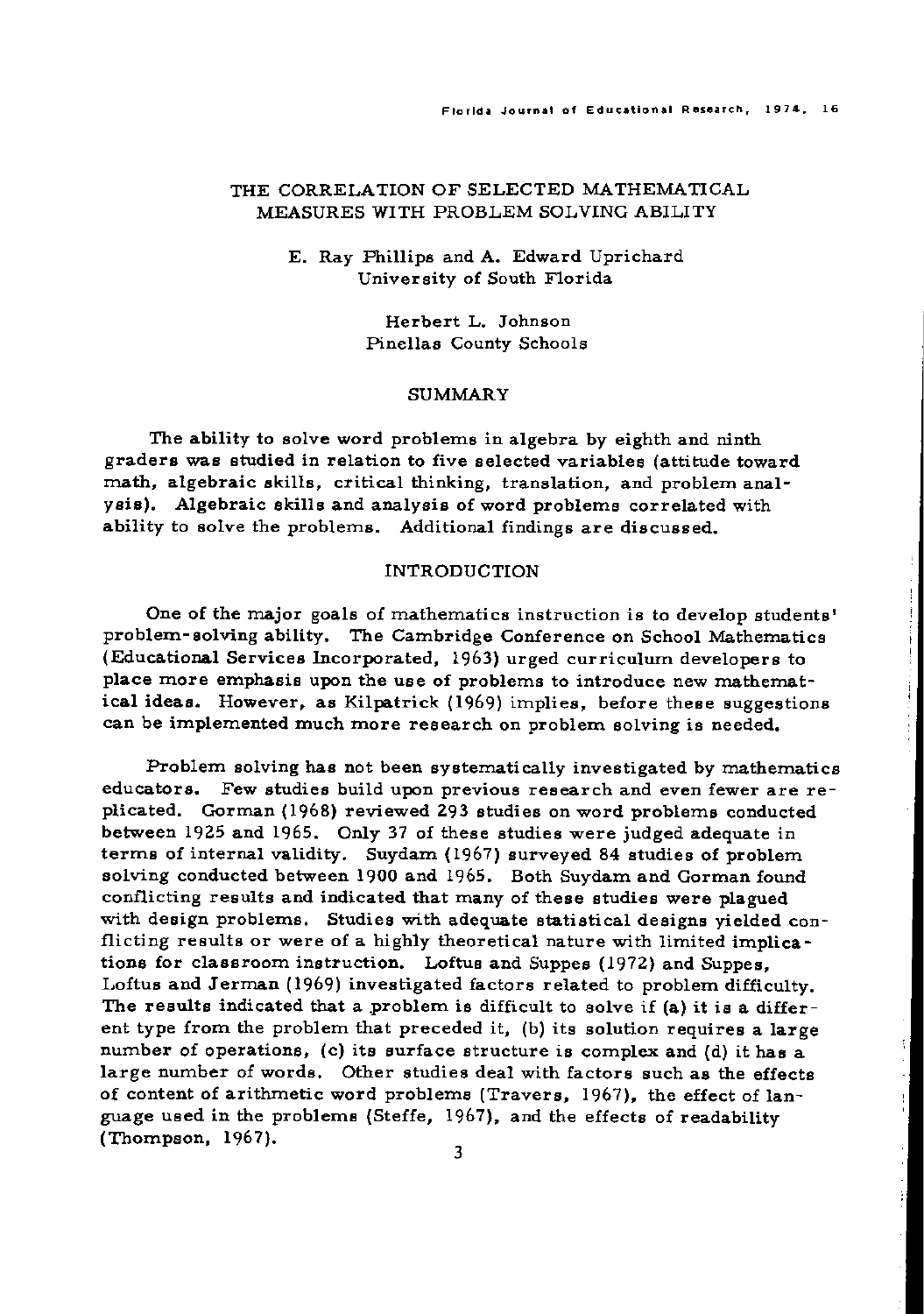In order to design instructional sequences which will facilitate the development of students' problem-solving ability, the relationship between an individual's success in problem solving and other instructional variables must be investigated. Obviously, success in solving word problems depends upon skills in reading and computation, however, the relative contribution of these skills has not been clearly explicated. Martin (1964) found reading comprehension, computation and abstract verbal reasoning were positively correlated with problem solving. Werdelin (1966), using factor analysis, found factors such as general reasoning and deductive reasoning related to problem-solving ability. However, verbal comprehension was unrelated to problem solving.

The present study was designed to investigate the relationship between ability to solve word problems in algebra by eighth and ninth graders and five selected factors. Specifically, the study, using a linear regression analysis, investigated the relationship between problem-solving ability and the following variables:

- 1. Attitudes toward mathematics
- 2. Algebraic skills
- 3. Critical thinking
- 4. Translation
- 5. Problem analysis

The research literature showing the relationship between problem solving and attitude toward mathematics is sketchy. Conflicting results are reported concerning correlation between problem solving and critical thinking and computational skill. Further, the effects of other factors such as the students' ability to analyze a problem and translate from English language to mathematical equations on problem solving has not been thoroughly investigated. It was the intent of the investigators to shed some light on these concerns.

### **METHODS**

The Ss were 112 eighth graders and 123 ninth graders enrolled in public schools of Pinellas County Florida. Five different schools were involved with one intact class at each grade level participating in the study.

Four tests were constructed to assess ability to perform problemsolving tasks associated with the solution of word problems in algebra.

4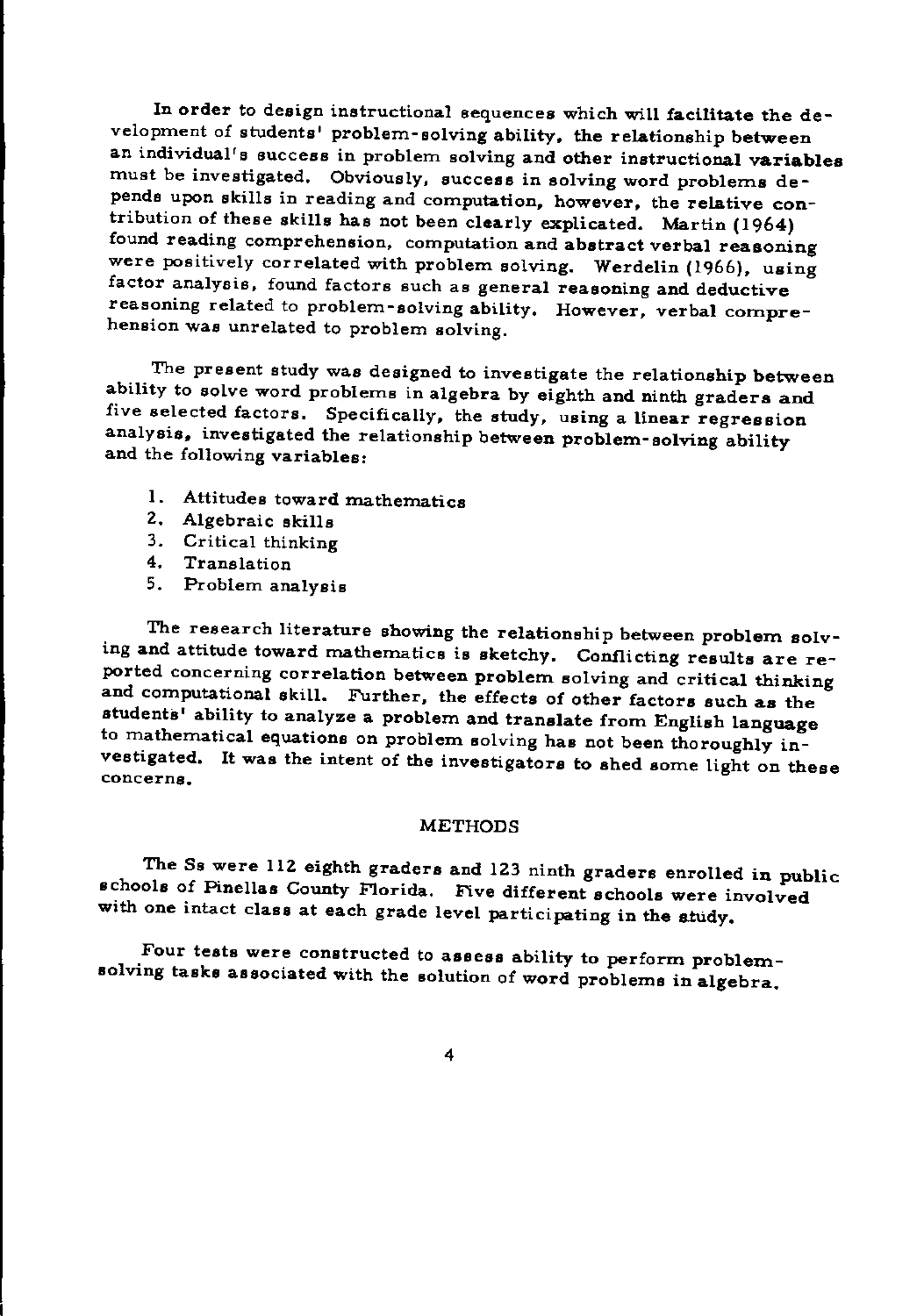(1) Algebraic Skills: This test was designed to measure proficiency in algebraic skills needed to solve word problems in first year algebra. These included solving linear equations, quadratic equations, systems of linear equations, factoring, and simplifying algebraic expressions involving the four basic operations.

(2) Translation: A measure of ability to translate ordinary English and mathematical English into mathematical statements.

(3) Analysis: Students were asked to analyze given problem situations by answering a series of questions relating to each. The test was constructed to determine the ability to see relationships between variables, express these relationships in equations and recognize superfluous and pertinent data.

(4) Word Problems: A 50 minute test consisting of 5 word problems of varying difficulty ranging from very simple to a fairly complex mixture problem. All problems were modeled after exercises found in first-year algebra texts.

Two other tests were included in the battery: (a) Attitude Scale (Dutton, 1956) and (b) Critical Thinking Form G (American Council on Education, 1951).

The battery of six tests was administered to 235 first year algebra students (H2 eighth graders and 123 ninth graders). The tests were administered in random order. So had completed approximately eight months of instruction in first year algebra at the time of administration of the tests. The tests were not timed, however, due to class schedules no test exceded 50 minutes.

Data were analyzed using a linear regression model (Hays, 1963). Regression coefficients, multiple correlation R, regression equations and partial correlation coefficients were obtained separately for eighth and ninth graders. The relative importance of each of the five independent variables upon the dependent variable (ability to solve word problems in algebra) was determined singly and in combination.

## RESULTS

The means and standard deviations on each measure for both grades 8 and 9 are given in Table 1.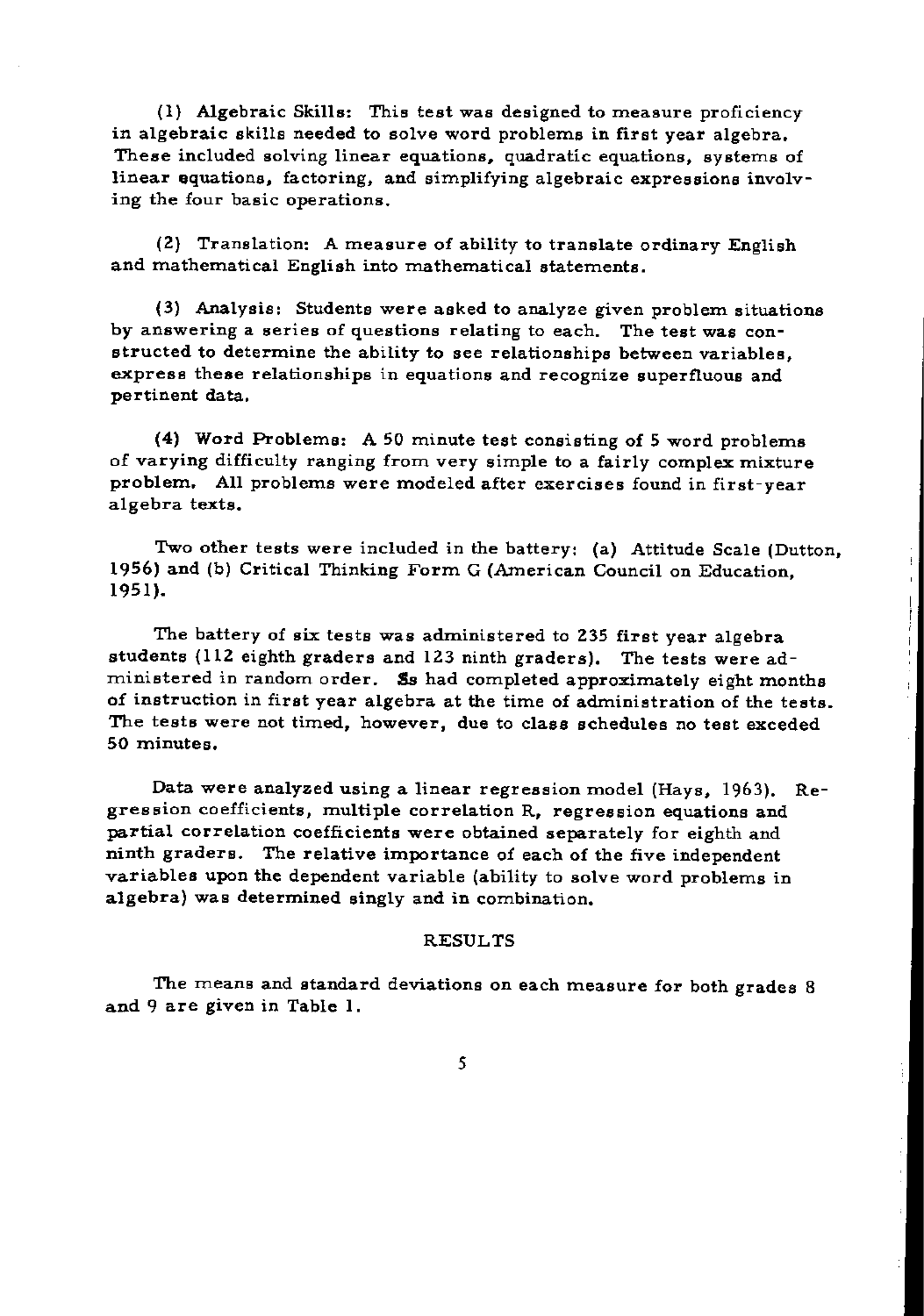#### TABLE I

|    |                   |          | Grade 8 | Grade 9 |       |  |
|----|-------------------|----------|---------|---------|-------|--|
|    | Variable          | ---<br>x | s       | x       | s     |  |
| 1. | Attitude          | 53.95    | 18.10   | 43.92   | 17.03 |  |
| 2. | Algebraic Skills  | 11.86    | 8.54    | 7.87    | 4.19  |  |
| 3. | Critical Thinking | 27.54    | 6.60    | 23.50   | 6.79  |  |
| 4. | Translation       | 16.46    | 2.77    | 13.74   | 4.47  |  |
| 5. | Analysis          | 9.16     | 4.47    | 6.01    | 4.12  |  |
| 6. | Problem Solving   | 13.28    | 4.90    | 9.49    | 6.08  |  |

Means and Standard Deviations on All Tests

The intercorrelation matrices for grades 8 and 9, are presented in Tables Z and 3, respectively. Of the five independent variables used at the eighth grade level, only attitude and critical thinking made significant contributions to the multiple correlation and appeared in the final regression equation. At the ninth-grade level, three of the independent variables made significant contributions to the multiple correlation: algebraic skills, translation, and analysis.

### TABLE 2

| Variable                |        | 2       | 3    |      | 5    | 6    |
|-------------------------|--------|---------|------|------|------|------|
| Attitude<br>1.          | 1.00   |         |      |      |      |      |
| 2. Algebraic Skills     | $-.01$ | 1.00    |      |      |      |      |
| 3.<br>Critical Thinking | .05    | $-0.08$ | 1.00 |      |      |      |
| 4.<br>Translation       | . 14   | .08.    | . 36 | 1.00 |      |      |
| 5.<br>Analysis          | .18    | .01     | .41  | .42  | 1.00 |      |
| 6.<br>Problem Solving   | .27    | . 10    | .37  | .32  | . 35 | 1.00 |

# Correlation Matrix for Grade Eight  $(N=112)$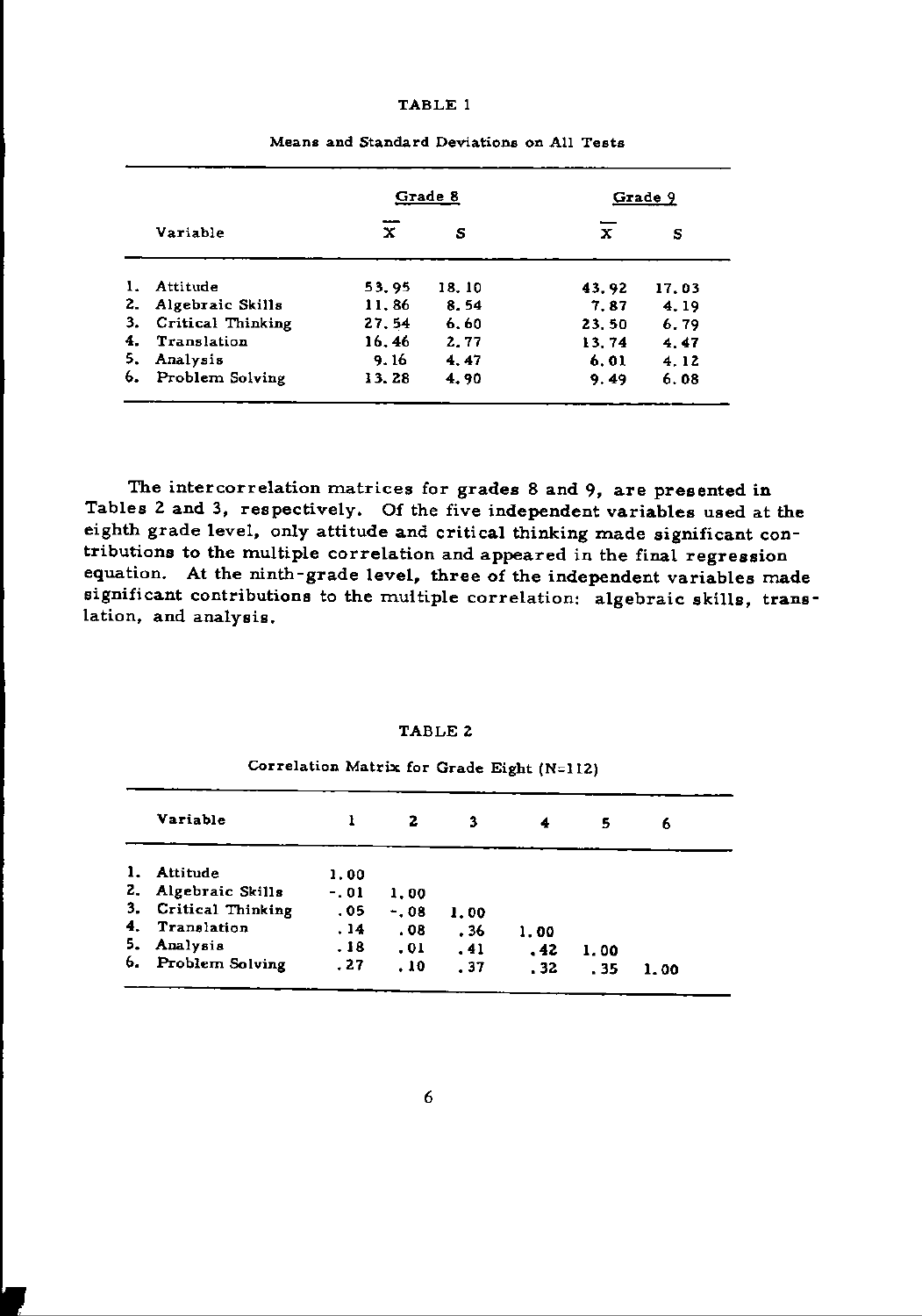The resulting regression equations were:

| *Eighth: | $Y = 2.24 + .25X_1 + .36X_2$       |
|----------|------------------------------------|
| Ninth:   | $Y = .021 + .30X2 + .20X4 + .26X5$ |

The multiple correlation (R) for grade eight was. 45 accounting for only 20% of the variance. Multiple R for grade nine was . 64 accounting for  $40\%$ of the variance.

The relative importance of each of the five variables in predicting the dependent variable (ability to solve word problems) was determined in all possible combinations. Space constraints prohibit listing the results of all of these analyses. The combinations of two, three and four variables producing the largest multiple R for each grade level are listed in Table 4.

### TABLE 3

Correlation Matrix for Grade Nine  $(N=123)$ 

|    | Variable             |        | 2    | 3    | 4    | 5    | 6    |
|----|----------------------|--------|------|------|------|------|------|
| 1. | Attitude             | 1.00   |      |      |      |      |      |
|    | 2. Algebraic Skills  | .12    | 1.00 |      |      |      |      |
|    | 3. Critical Thinking | $-.09$ | . 33 | 1.00 |      |      |      |
| 4. | Translation          | .02    | .48  | .47  | 1.00 |      |      |
| 5. | Analysis             | .17    | .62  | .38  | .61  | 1.00 |      |
| 6. | Problem Solving      | .18    | . 56 | .24  | .50  | - 57 | 1.00 |

### TABLE 4

Multiple Regression Combinations of Variables

|         | Combination<br>of Variables | Multiple R |
|---------|-----------------------------|------------|
| Grade 8 | 1, 3                        | . 45       |
|         | 1, 3, 5                     | . 49       |
|         | 1, 2, 3, 5                  | . 50       |
| Grade 9 | 2,5                         | .63        |
|         | 2, 4, 5                     | . 64       |
|         | 2, 3, 4, 5                  | . 65       |

\*Subscripts refer to the variables listed in Table 1.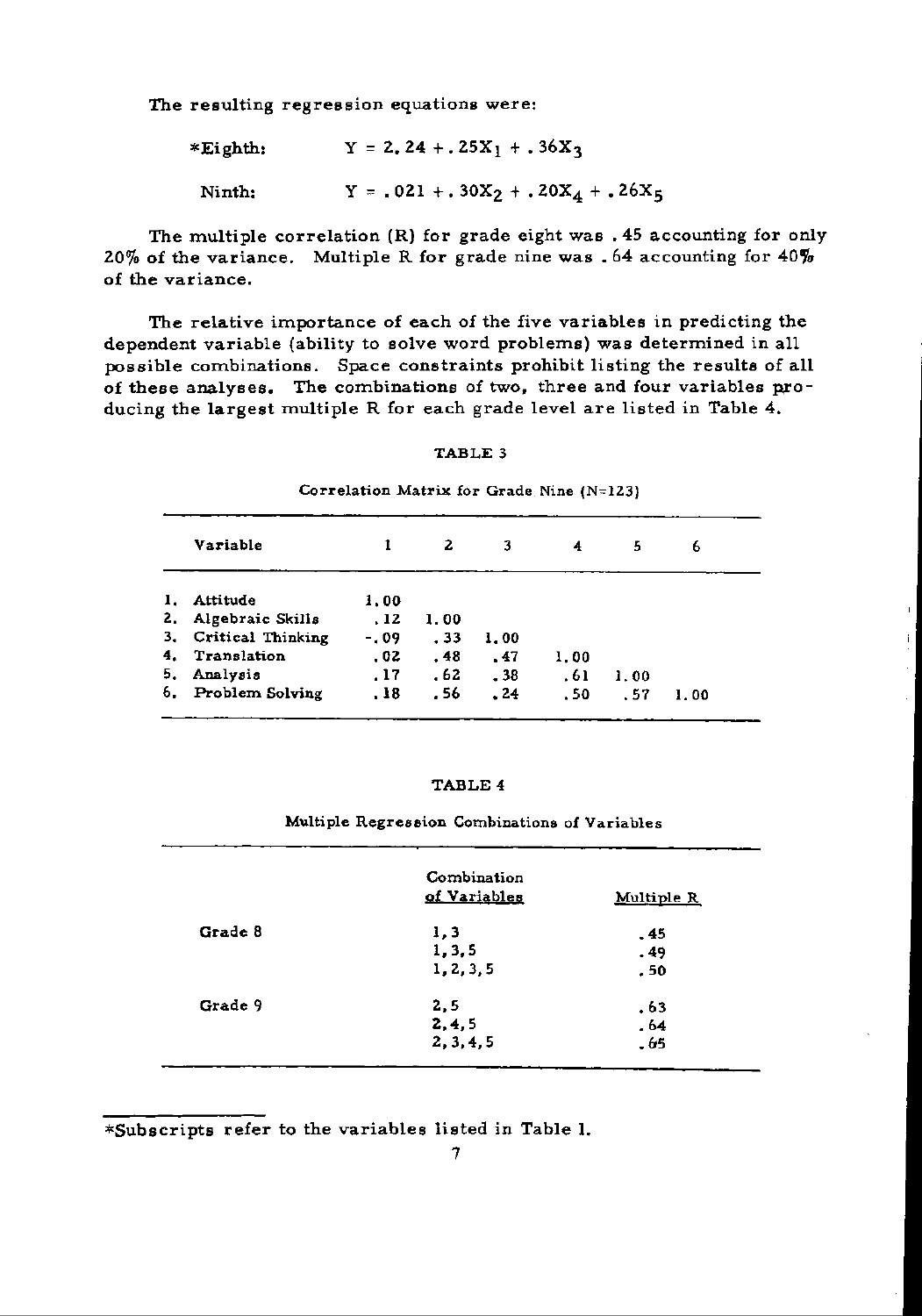## DISCUSSIONS AND CONCLUSIONS

The means on all measures were higher for the eighth graders than for the ninth graders. One could speculate that this was because most 'students studying algebra in the eighth grade are generally the more capable students in mathematics. Attitude toward mathematics contributed significantly to the multiple correlation for the eighth grade but did not for the ninth grade. Again one might expect students studying algebra in the eighth grade to have a positive attitude towards mathematics. Attitude correlated the lowest of all variables under study with problem solving ability of ninth graders  $(r=.18)$ .

At the ninth grade level a very clear pattern emerges. Algebraic skills, translation from ordinary English to the language of mathematics, and analysis of word problems correlate consistently (r\_. 5) with the student's ability to solve verbal problems. In general these mathematical factors seemed to be important correlates with problem solving ability. Certainly, instructional activities in the classroom should provide for maximal acquisition of these skills which might facilitate the development of the student's ability to solve word problems in algebra.

Two unexpected results appear. Critical thinking correlated low (r= .24) with ninth graders ability to solve word problems while algebraic skills correlated low (r=. 10) with eighth graders problem solving skills. It was noted that on many of the eighth grader's tests that Ss solved the problem without setting-up an equation. They analyzed the problem using drawings, logical guessing, and trial and error. These were recorded as correct responses whether an equation was employed or not. Thus, several students may have received a high score on the problem solving test and possibly a low score on the algebraic skills test. In general, one would not expect students to be able to solve complex verbal problems without being able to carry out simple algebraic manipulations. It seems clear that more research on mathematical correlates with problem solving is needed.

In interpreting these results, one must keep in mind that the tests on translation, analysis, and problem solving are measuring, in part, something in common. Also it is generally believed that reading comprehension is an important factor in facilitating problem solving ability. However, the relationship between reading comprehension and problem solving has not been clearly explicated. Thus, the inclusion of this variable might have strengthened the study.

8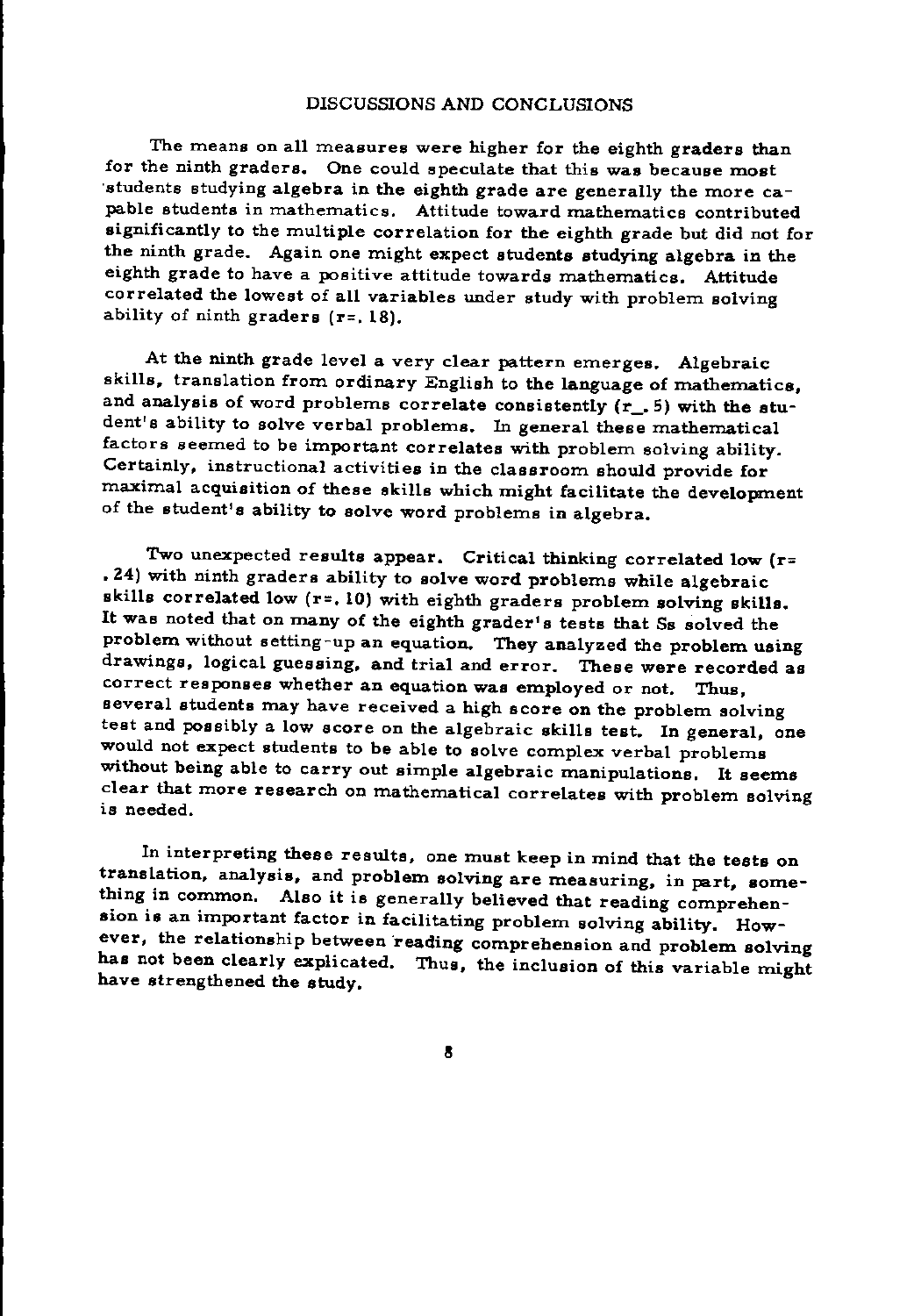### REFERENCES

- Dutton, W. H., Attitudes of junior high pupils toward arithmetic. School Review. 1956, 64, 18-22.
- Educational Services Incorporated. Goals for School Mathematics. Report of the Cambridge Conference on School Mathematics, Boston: Houghton Mifffin, 1963.
- Gorman. C. J.• A critical analysis of research on written problems in elementary school mathematics. Dissertation Abstracts 28:4818A-19A. 1968.
- Hays. W. L., Statistics for psychologists. New York: Holt, Rinehart and Winston, 1963.
- Kilpatrick, Jr., Problem solving in mathematics. Review of Educational Research, 1969, 39, 523-534.
- Loftus, E. F. & Suppes, P.• Structural variables that determine problemsolving difficulty in computer-assisted instruction. Journal of Educational Psychology. 1972, 63, 531-542.
- Martin, M. D., Reading comprehension, abstract verbal reasoning, and computation as factors in arithmetic problem solving. Dissertation Abstracts 24:4547-48, 1964.
- Steffe, L. P., The effects of two variables on the problem-solving abilities of first-grade children. (Tech. Rep. No. 21) Madison: University of Wisconsin Research and Development Center for Cognitive Learning, 1967.
- Suppes, P., Loftus, E. F. and Jerman, M., Problem-solving on a computer-based teletype. Educational Studies in Mathematics. 1969. 2. 1-15.
- Suydam, M. N., The status of research on elementary school mathematics. Arithmetic Teacher, 1967, 14, 684-89.
- Thompson, E. N., Readability and accessory remarks: Factors in problemsolving in arithmetic. Unpublished Doctoral thesis. Stanford: Stanford University. 1967.
- Travers, K. J., A test of pupil preference for problem-solving situations in junior high school mathematics. Journal of Experimental Education. 1967. 35. 9-18.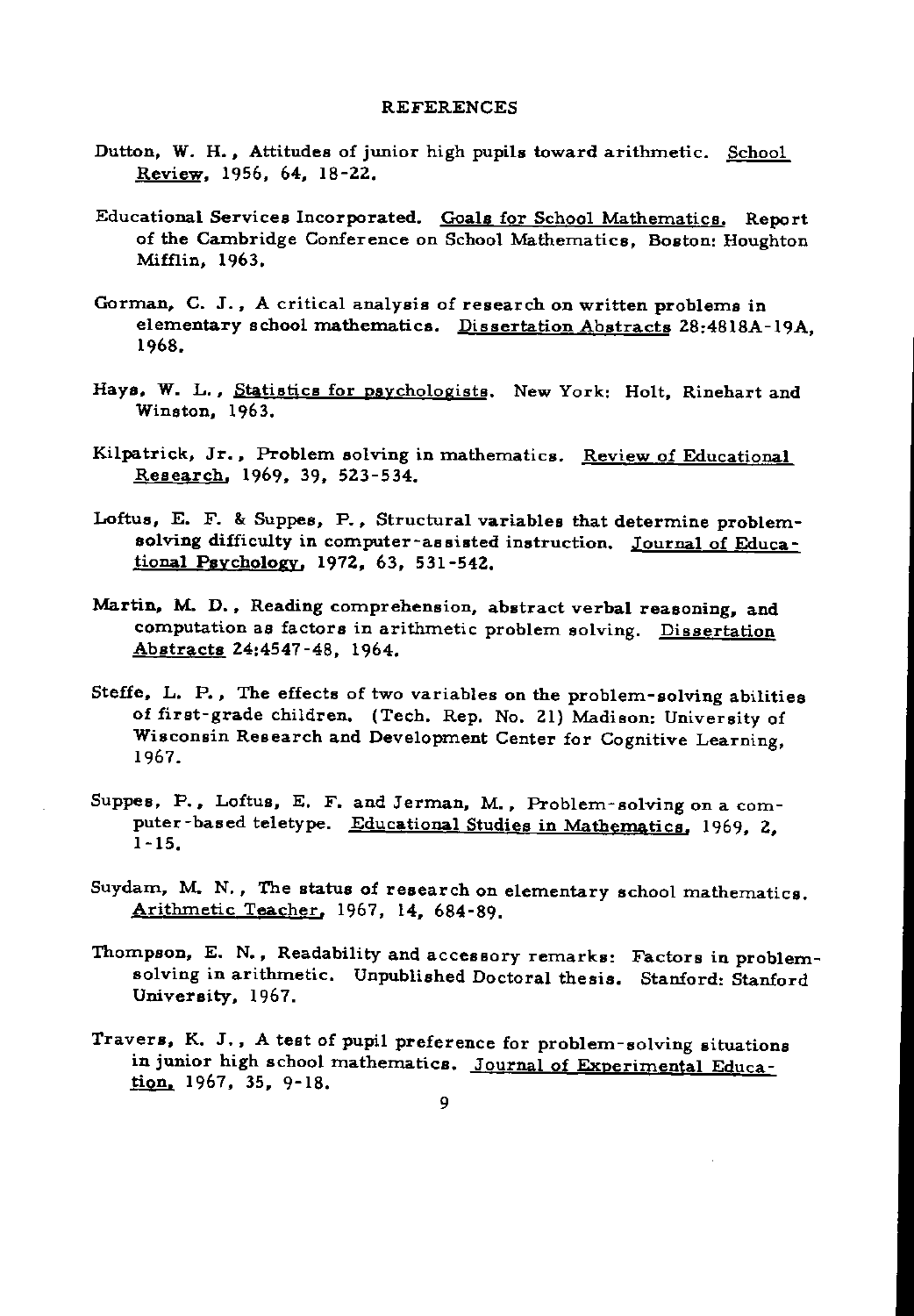Werdelin, 1., A synthesis of two factor analyses of problem solving in mathematics. Didokometary, No.8. Malmo, Sweden: Malmo School of Education, 1966.

> Sample Test Items for Investigator Constructed Measuring Instruments

## I. Algebraic skills:

- 1. Simplify:  $8x 9 + x + 5 3x$ .
- 2. Find the solution set of  $5x 4 \ne 12 3x$ .
- 3. Perform the indicated operations:

 $-6(4x - 9)$ 

4. Solve the following system of linear equations:

$$
3x + 4y = 26
$$
  

$$
8x - y = 11
$$

II. Translation:

Translate the following English sentences to a number sentence.

- 1. Twice some number is 3 less than 4.
- 2. The surn of two numbers is 65.
- 3. The product of a number and  $4$  times the number equals 40 divided by the number.

### m. Analysi6:

- 1. A mathematics club has 5 less members than 3 times the number it had two years ago. If there are 22 members now, how many members did the club have 2 years ago? Answers the following:
	- a) Represent the number of members in the club two years ago.
	- b) Represent the present number of members,
	- c) State two quantities which are equal and form an equation.
	- d) What does the variable in this equation represent?
- Z. A druggist wishes to make an 8% solution of a certain drug. How many ounces of a 20% solution must he add to 20 ounces of a 5% solution to get the desired 8% solution? Answer the following:

10